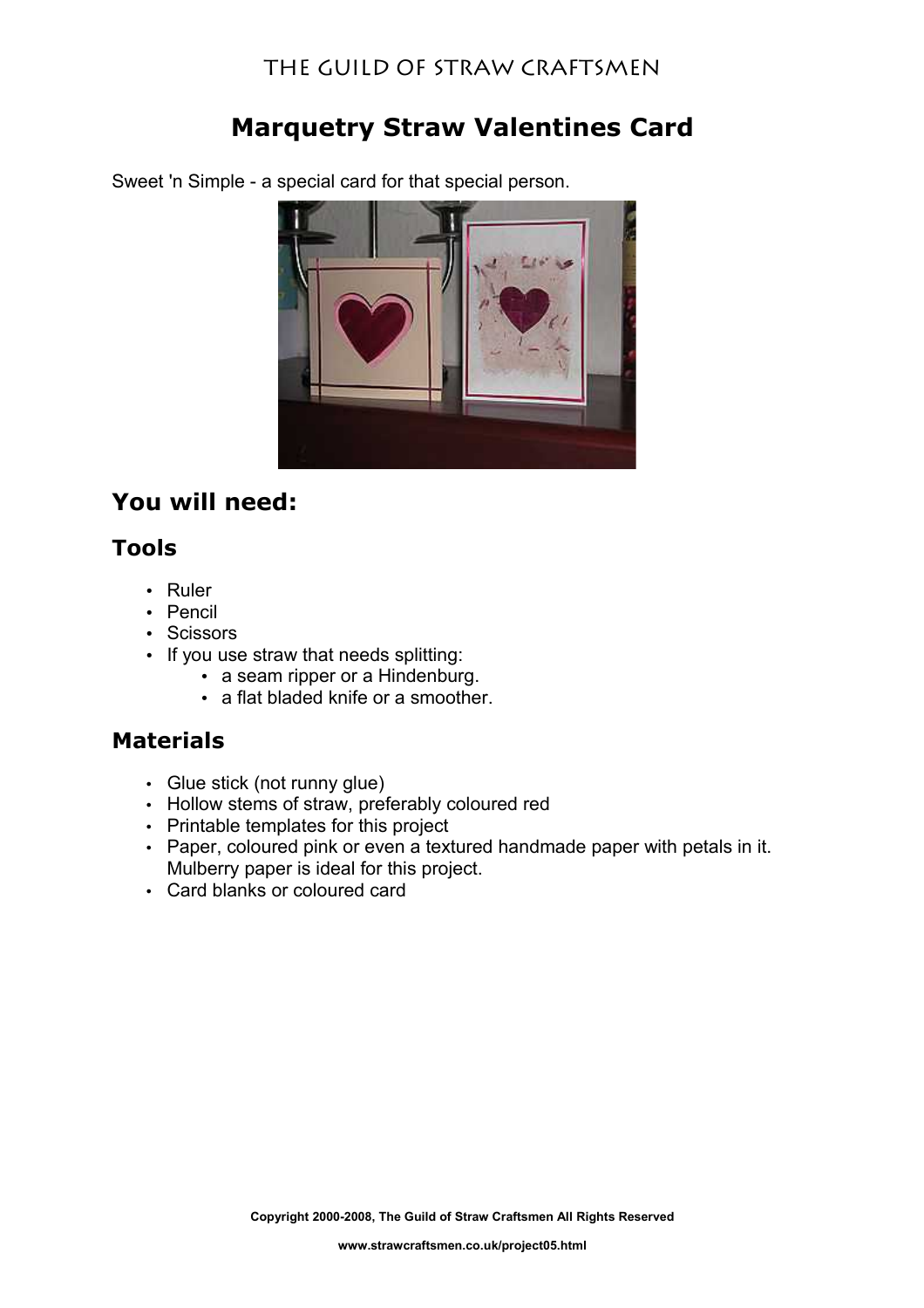# **Method for making the marquetry heart card 1**



# **Extra materials**

• Graph paper

Step 1

On the back of the template sheet go over the heart shape with a pen so that you will be able to cut it out later.

### Step 2

Draw out on your graph paper one block of sixteen squares arranged in two lines. Each square will be made up of four small squares on the graph paper making up a square of 2cm (as shown in red in the diagram below).

### Step 3

Place glue on the pith side of your straw ribbon and stick it on the blank side of the long strip of graph paper. One straw ribbon will not be sufficient to cover the paper so you will need a second strip or even a third strip. Make sure the additional strips butt the other strips hard up against each other so that no paper shows through.

### Step 4

Turn the paper over and carefully cut across the lines. This will give you sixteen identical straw squares.

### Step 5

On the template sheet mark a line vertically in the middle of the heart.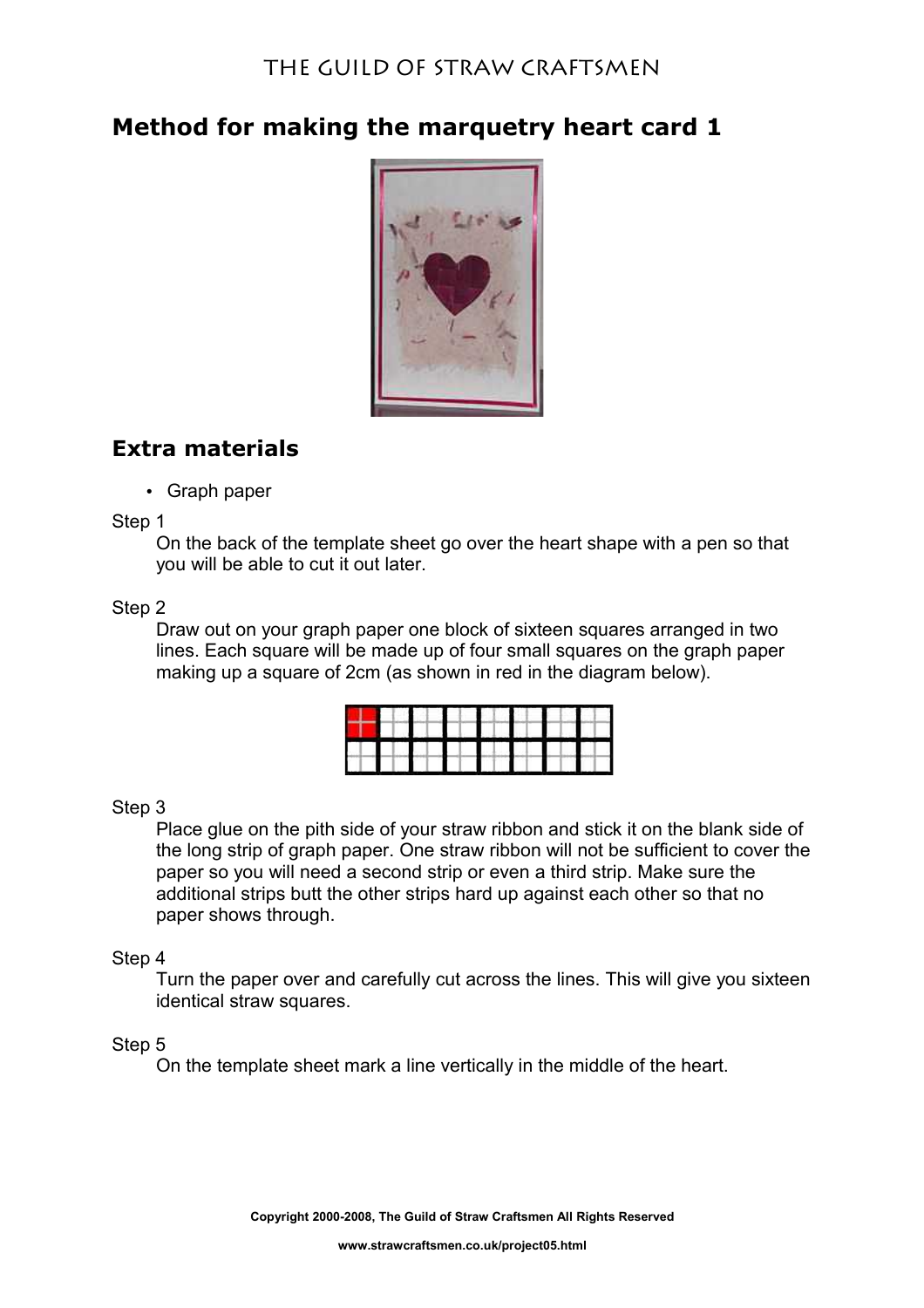

Step 6

Now carefully stick four of your small straw squares in place using the centre line as a guide BUT stick one square with the grain of the straw horizontal, and the one next to it with the grain vertical. Most important of all is to ensure that the squares meet in the centre. The outside edges are not as critical as they will be trimmed off. Now repeat this process with the other straw squares until the heart has been covered.

Step 7

When all the pieces have been stuck down leave it to one side to dry.



Step 8

Once it is dry, cut out the heart shape and mount it on your chosen card.

Step 9

To finish off cut four thin strips of straw and make a border around your card.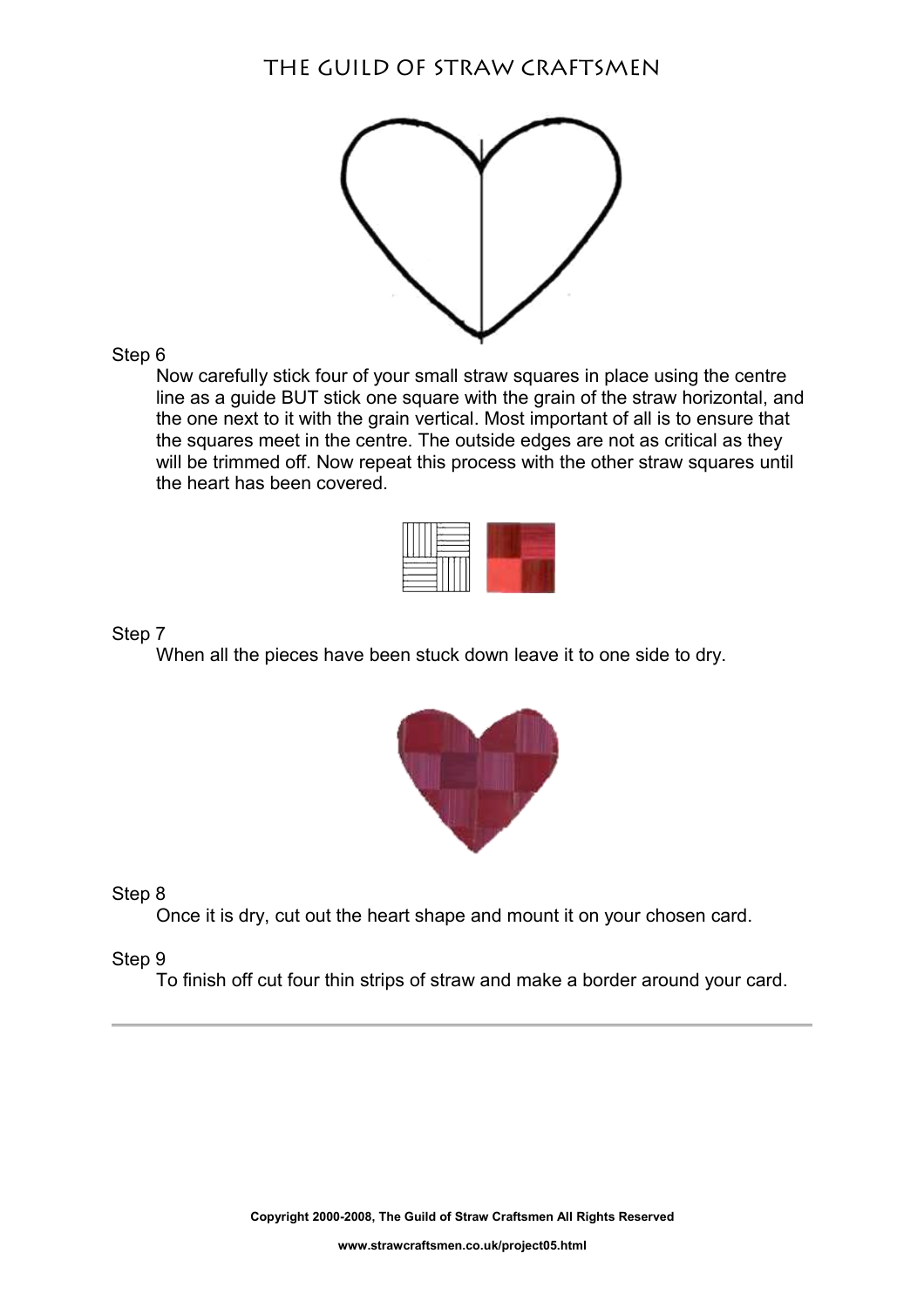## **Method for making the marquetry heart card 2**



For this card you will need a card that has a heart shaped aperture, this can either be made or bought from a craft supply store.

Step 1

On the back of the template sheet go over the heart shape with a pen so that you will be able to cut it out later.

Step 2

Place glue on the pith side of your straw ribbon and stick it on the template with the grain of the straw running diagonally from right to left. Start in the centre of the heart and butt the other strips hard up against each other so that no paper shows through.



Step 3

Allow to dry. Whilst it is drying glue a piece of pink paper inside the card as shown in the picture of the finished card below. I have used Mulberry paper which has fibres running through it. The feathery edge is achieved by drawing a line with water and tearing rather than cutting with scissors.



**Copyright 2000-2008, The Guild of Straw Craftsmen All Rights Reserved**